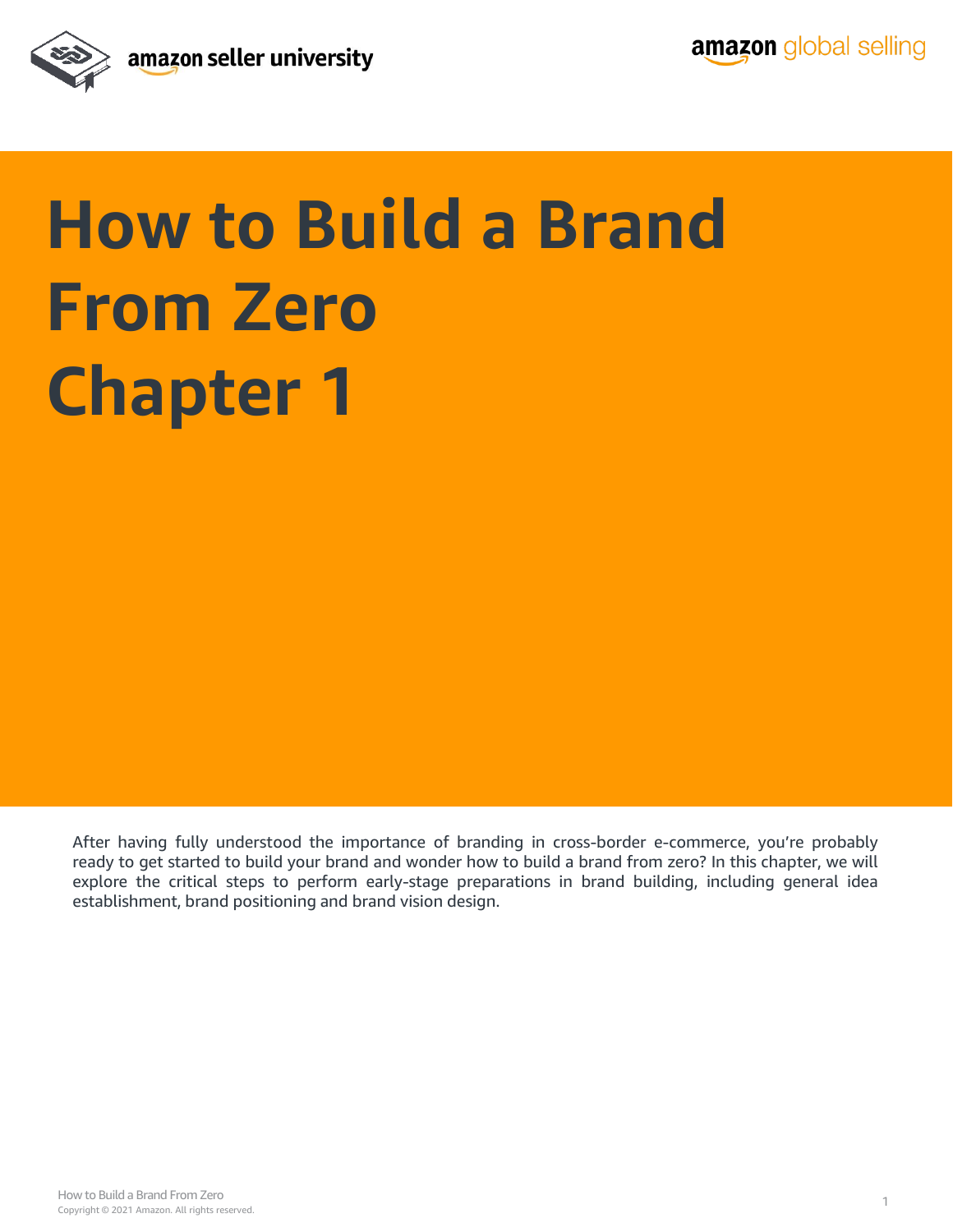# **1. General ideas of building a brand overseas**

In the process of building a brand, the Seller needs to adjust the brand development plan in different stages of brand development. When running an unfamiliar overseas store, in particular, the Seller should be better prepared with a sound plan. The chapter will start with the general ideas of building a brand overseas, and share with Sellers the early-stage experiences of building a brand, helping them to lay a solid theoretical foundation.

|  | 1.1 General ideas of building a brand overseas |  |  |
|--|------------------------------------------------|--|--|
|--|------------------------------------------------|--|--|

[There are two chapters in this course. For more courses, please refer to the course search guide on the Related](#page-4-0)  Topics page to find what you want.



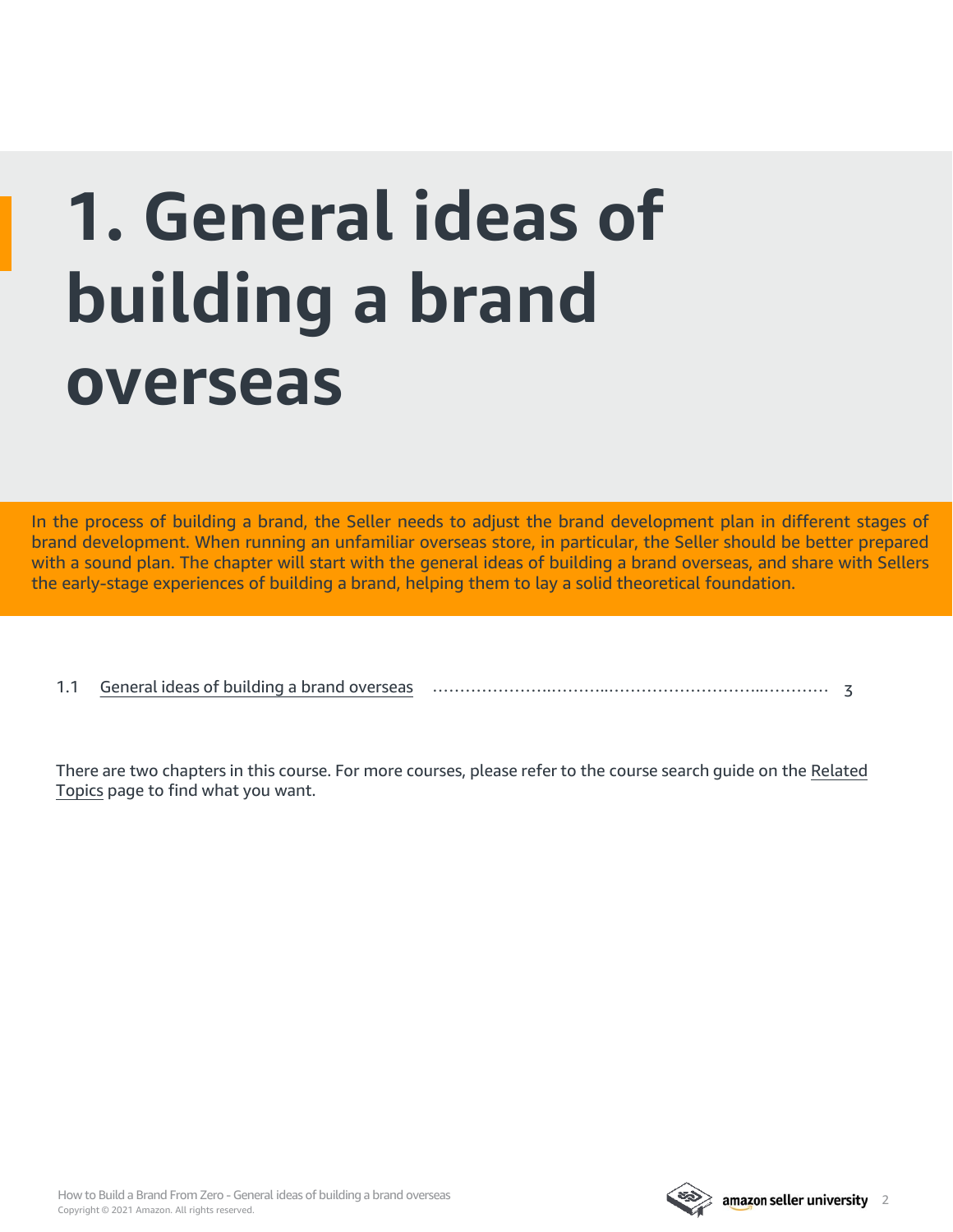### <span id="page-2-0"></span>**1.1 General ideas of building a brand overseas**

In cross-border e-commerce sales, brand plays a vital role, so how do you build a brand from zero? Generally speaking, the overall idea of building a brand overseas is:



In the process of building a brand, the Seller needs to adjust the brand development plan in different stages of brand development. When facing an unfamiliar overseas market, in particular, the Seller should be more prepared with a sound plan.

Yang Meng, founder of Anker Innovations, once introduced at the Amazon Global Selling Cross-border Ecommerce Summit of 2019 that building a brand overseas is generally divided into three stages:



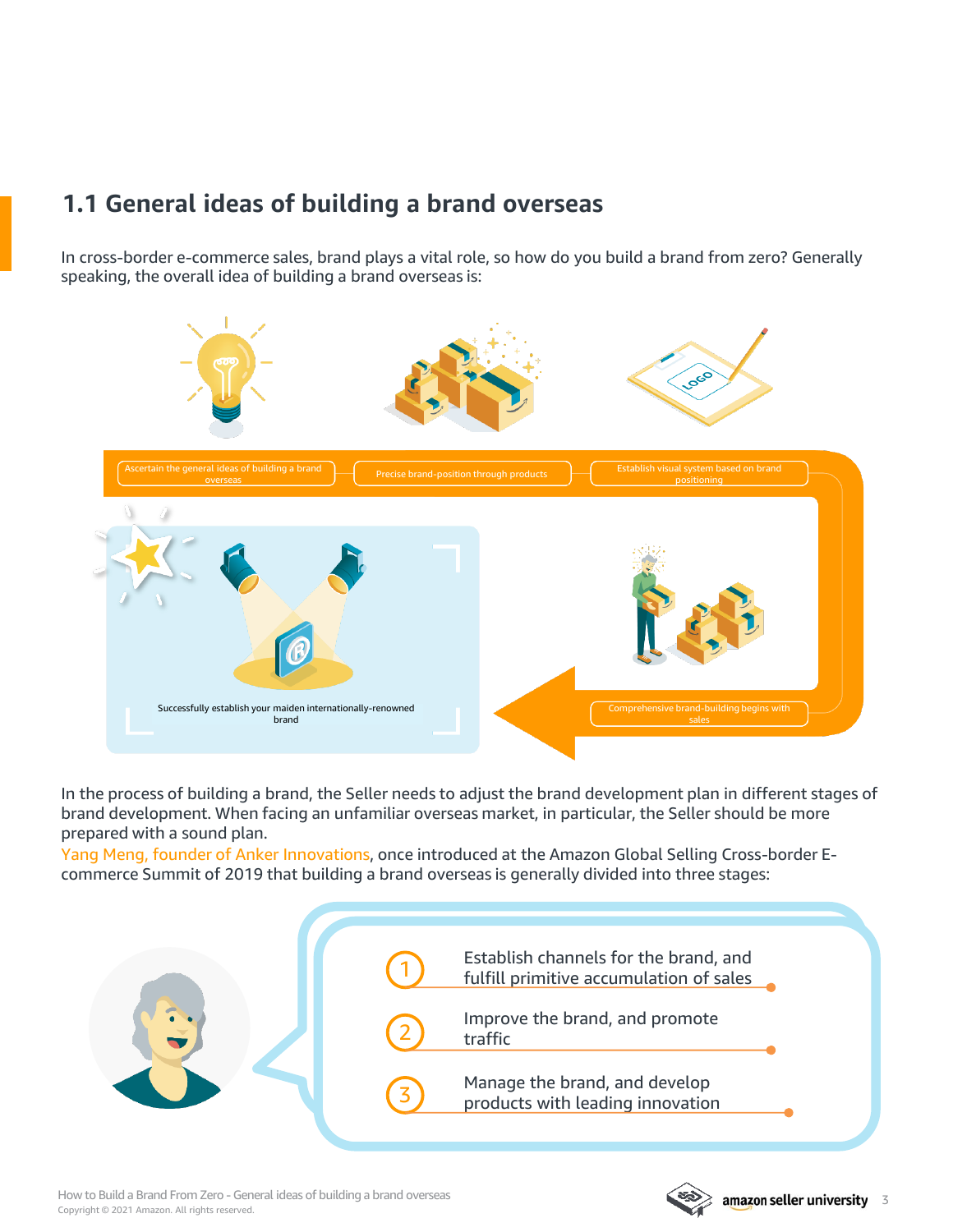When building a brand, Sellers can refer to the general ideas of building a brand overseas as below:



### **Get early sales through products and build reputation**

First of all, Sellers need to know that in the initial stages of building a brand overseas, they must value the foundational role that product sales play. Using cross-border e-commerce as the first step to go global can help Sellers achieve primitive accumulation of sales sooner, occupy a certain market share, and then gradually obtain the psychological recognition of consumers by high-quality products and a sound after-sales service system, which are well linked with the brand name. Consequently, consumers' purchase choice will be influenced and a brand image will be established, thereby forming purchase memory of the consumers, and lifting product sales.

### **Use marketing tools for promotion, adjust products and brand in time**

Secondly, Sellers should use brand-exclusive marketing and promotion tools to expand brand influence, so that more and more people would know their brand. When shopping on Amazon, consumers usually search for product keywords to enter the product page. To let the consumers observe and know your brand well, Sellers need to continuously optimize product detail pages and the brand flagship store, to strengthen consumers' impression of the brand; they may also purchase brand keyword search ads or brand display ads, to apply psychological hints of the brand and establish brand awareness early in the product search stage.

Once a brand has owned a certain group of consumers, the Seller can use the brand data provided by Amazon to analyze the characteristics of buyers who have purchased products of the brand, and the brand's competing products, so as to adjust the brand and product positioning in time, and to attract more consumption through precise marketing.



### **Protect the brand, avoid infringement or listing hijack**

The most important thing is: besides sales and traffic, Sellers should also value brand protection in the early stage of brand growth. Sellers need to make all preparations in the early stage, and build a "protective wall" for brand sales through trademark registration, Amazon brand registration, patent application, etc., to avoid the troubles of infringement and listing hijack as much as possible in brand development and sales.

To better bring the above ideas into the practice of brand building, we will introduce the specific preparations for brand building in the next chapter.

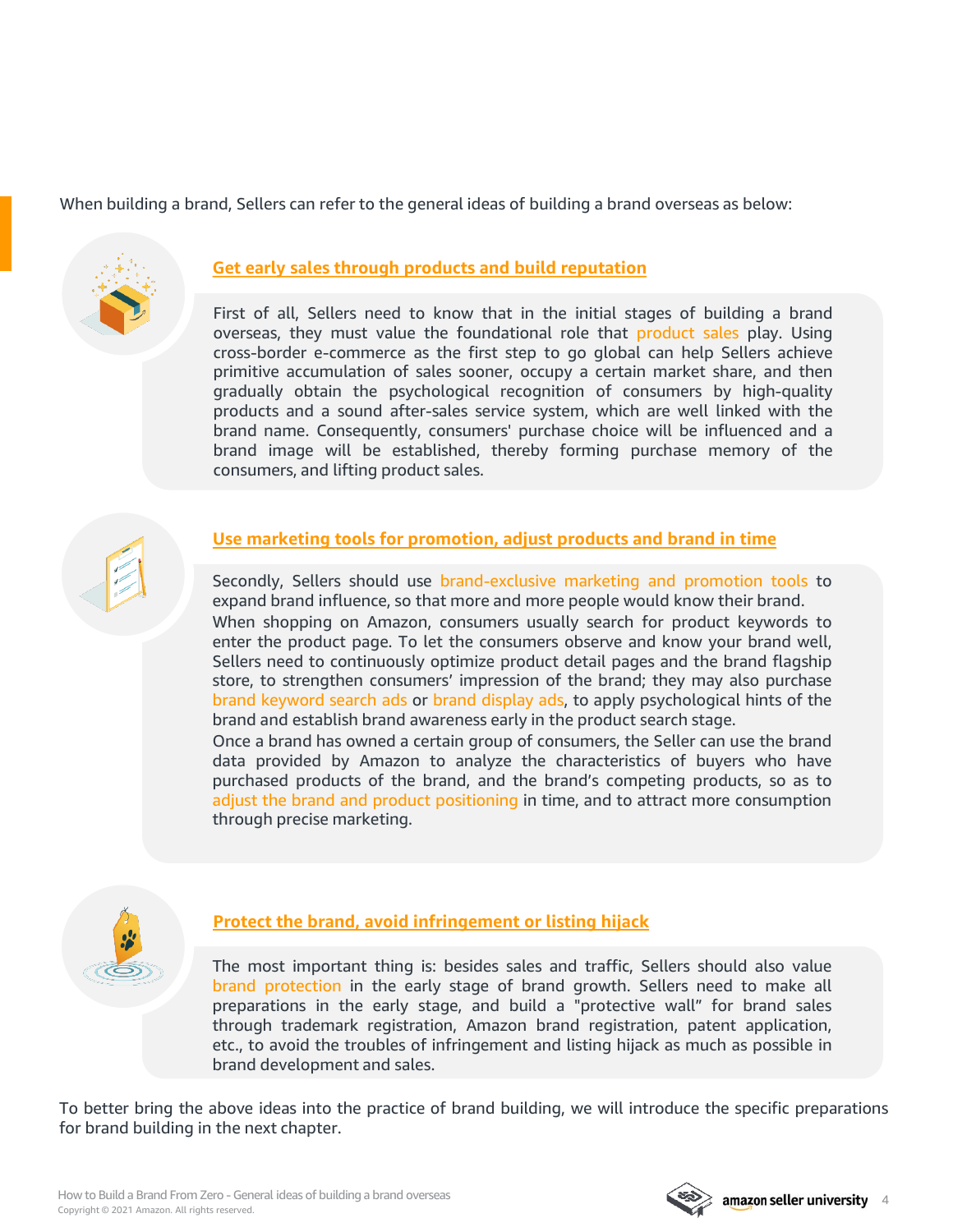## <span id="page-4-0"></span>**Related Topics**

How to build a brand from zero

- General ideas of building a brand overseas
- Early-stage preparations to build a brand

**Paths**: Amazon Seller Central > Performance > Seller University > Search course name **Quick links:** Amazon Seller University [North America Stores](https://sellercentral.amazon.com/learn/ref=xx_su_dnav_xx?ref_=xx_swlang_head_xx&mons_sel_locale=en_US&languageSwitched=1), [Europe Stores](https://sellercentral.amazon.co.uk/learn/ref=xx_su_dnav_xx?ref_=xx_swlang_head_xx&mons_sel_locale=en_DE&languageSwitched=1), [Japan Store](https://sellercentral-japan.amazon.com/learn/ref=xx_su_dnav_xx?ref_=xx_swlang_head_xx&mons_sel_locale=en_JP&languageSwitched=1)

|                                                           | Q<br>Search                                                                                                                                                                                                                                                                                                                                                                     |                                                    |
|-----------------------------------------------------------|---------------------------------------------------------------------------------------------------------------------------------------------------------------------------------------------------------------------------------------------------------------------------------------------------------------------------------------------------------------------------------|----------------------------------------------------|
| Browse topics                                             | Home > Topic Essential Courses for Global Solier > Build Your Brand 2.1 - The Overall Idea of Building a Brand Overseas - Global Seller<br>Build Your Brand 2.1 - The Overall Idea of Building a Brand Overseas                                                                                                                                                                 | c Previous / Next a                                |
|                                                           |                                                                                                                                                                                                                                                                                                                                                                                 |                                                    |
| △ Essential Courses for Global Seller                     | $\begin{picture}(20,20) \put(0,0){\line(1,0){10}} \put(15,0){\line(1,0){10}} \put(15,0){\line(1,0){10}} \put(15,0){\line(1,0){10}} \put(15,0){\line(1,0){10}} \put(15,0){\line(1,0){10}} \put(15,0){\line(1,0){10}} \put(15,0){\line(1,0){10}} \put(15,0){\line(1,0){10}} \put(15,0){\line(1,0){10}} \put(15,0){\line(1,0){10}} \put(15,0){\line(1$<br>amazon seller university | amazon global selling                              |
| Build Your Brand 2.1 - The Overall                        |                                                                                                                                                                                                                                                                                                                                                                                 |                                                    |
| Idea of Building a Brand Overseas -                       |                                                                                                                                                                                                                                                                                                                                                                                 |                                                    |
|                                                           | <b>How to Build a Brand</b>                                                                                                                                                                                                                                                                                                                                                     |                                                    |
| Build Your Brand 2.2 - Preparations<br>for Brand Building |                                                                                                                                                                                                                                                                                                                                                                                 |                                                    |
|                                                           | <b>From Zero</b>                                                                                                                                                                                                                                                                                                                                                                |                                                    |
|                                                           | <b>Chapter 1</b>                                                                                                                                                                                                                                                                                                                                                                |                                                    |
|                                                           |                                                                                                                                                                                                                                                                                                                                                                                 |                                                    |
|                                                           |                                                                                                                                                                                                                                                                                                                                                                                 |                                                    |
|                                                           |                                                                                                                                                                                                                                                                                                                                                                                 |                                                    |
|                                                           | View at:<br>English<br>中文<br>anima<br>Tiếng Việt : 아낙이                                                                                                                                                                                                                                                                                                                          |                                                    |
|                                                           | Know what preparation is needed to build a Brand >                                                                                                                                                                                                                                                                                                                              |                                                    |
|                                                           | Module                                                                                                                                                                                                                                                                                                                                                                          |                                                    |
|                                                           | Build Your Brand 2.1 - The Overall Idea of Building a Brand Overseas - Global Seller                                                                                                                                                                                                                                                                                            | More Information<br>· Essential Courses for        |
|                                                           | What you'll learn:                                                                                                                                                                                                                                                                                                                                                              | Global Seller Success                              |
|                                                           | / This module introduces Sellers to the major points of building a Brand overseas, helps Sellers solve                                                                                                                                                                                                                                                                          | . Build Your Brand 2.2 -<br>Preparations for Brand |
|                                                           | the basic problems of Brand building and make adjustments to their Brand development plan<br>accordingly.                                                                                                                                                                                                                                                                       | Building                                           |
|                                                           |                                                                                                                                                                                                                                                                                                                                                                                 | Was this useful?                                   |
|                                                           |                                                                                                                                                                                                                                                                                                                                                                                 | ×                                                  |
|                                                           |                                                                                                                                                                                                                                                                                                                                                                                 |                                                    |
|                                                           |                                                                                                                                                                                                                                                                                                                                                                                 |                                                    |

Learn more about Brands:

- To learn why Sellers should proceed Amazon brand registration, search "basics of brand"
- To learn specific operations of Amazon branding, search "path of branding"